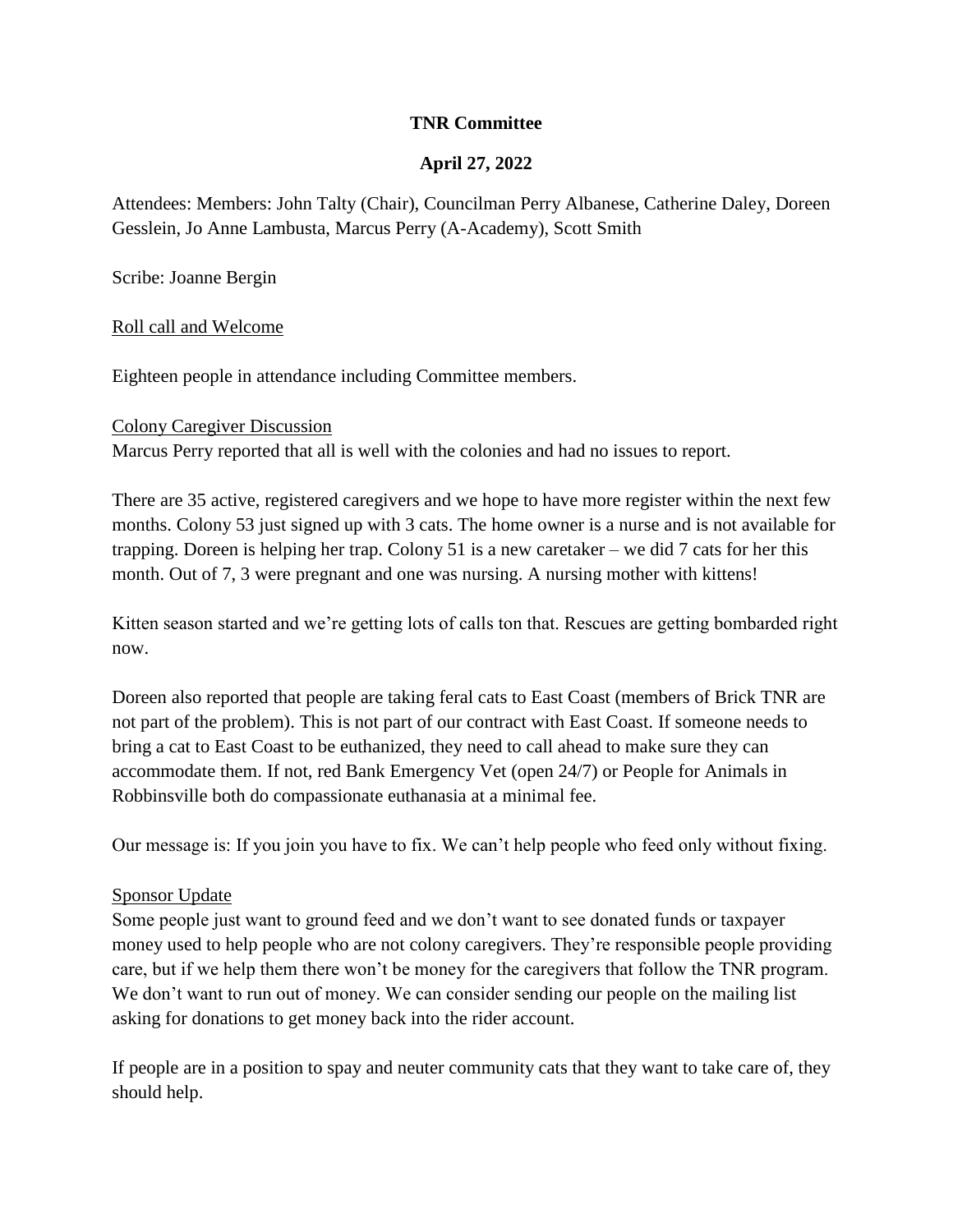Everyone should be asked if they can contribute and accept whatever amount they can afford.

## Sponsorship Flyer

Ed has created a beautiful flyer. It will be posted on the web site and unveiled at the Green Fair. Sponsorships and donations are a way to help us sustain the program. The flyer encourages sponsorships for all of the activities we do for the feral cat colony community.

## Veterinarian Update

The veterinarian is East Coast in Toms River, a spay and neuter specific facility. They provide specific services including rabies and distemper vaccine, ear chip and microchip which Brick TNR provides. If you haven't seen the facility, it's people who know what they're doing and move efficiently through the day. The Committee anguished over getting a vet, most don't want to spay or neuter feral cats and it can be cost prohibitive if doing them in high volumes. This is their specialty and they do it very well. We are happy to have them as close by as Toms River to help facilitate this program. East Coast is one of the few walk-in clinics in Ocean County. Most places you have to make an appointment which is almost impossible with TNR.

## Issues or complaints

People are grabbing kittens and not going after the moms - that's a big no-no. If you need traps or help trapping, call and ask for help. Two people here helped trap seven cats in the past month. As soon as the mom brings those kittens in we have to place them in a home or they become TNR'd. Top of the priority list to trap them.

Pyometra is an infection in the uterus on female cats. Two cases were confirmed at East Coast this month. The cat appears to be pregnant, but when they go to provide service realize it's not that, it's an illness. Spayed females don't get this ailment.

# Upcoming events

The Green Fair is on May 21 and we will have a table for TNR. This is one way for us to share information, accept donations, maybe sell baked goods. The hours are 10 am to 2 pm and it will be held at Havens Farm on Herbertsville Road. We'll have sponsorship material and educational information. We'll offer baked goods and accept donations/sponsorships. Looking for volunteers to help staff the TNR table. The more the merrier.

### Next meeting

Wednesday, May 18 (just before the Green Fair) at 5:30 pm.

Doreen made a flyer with emergency vet resources that we will post on the TNR web site.